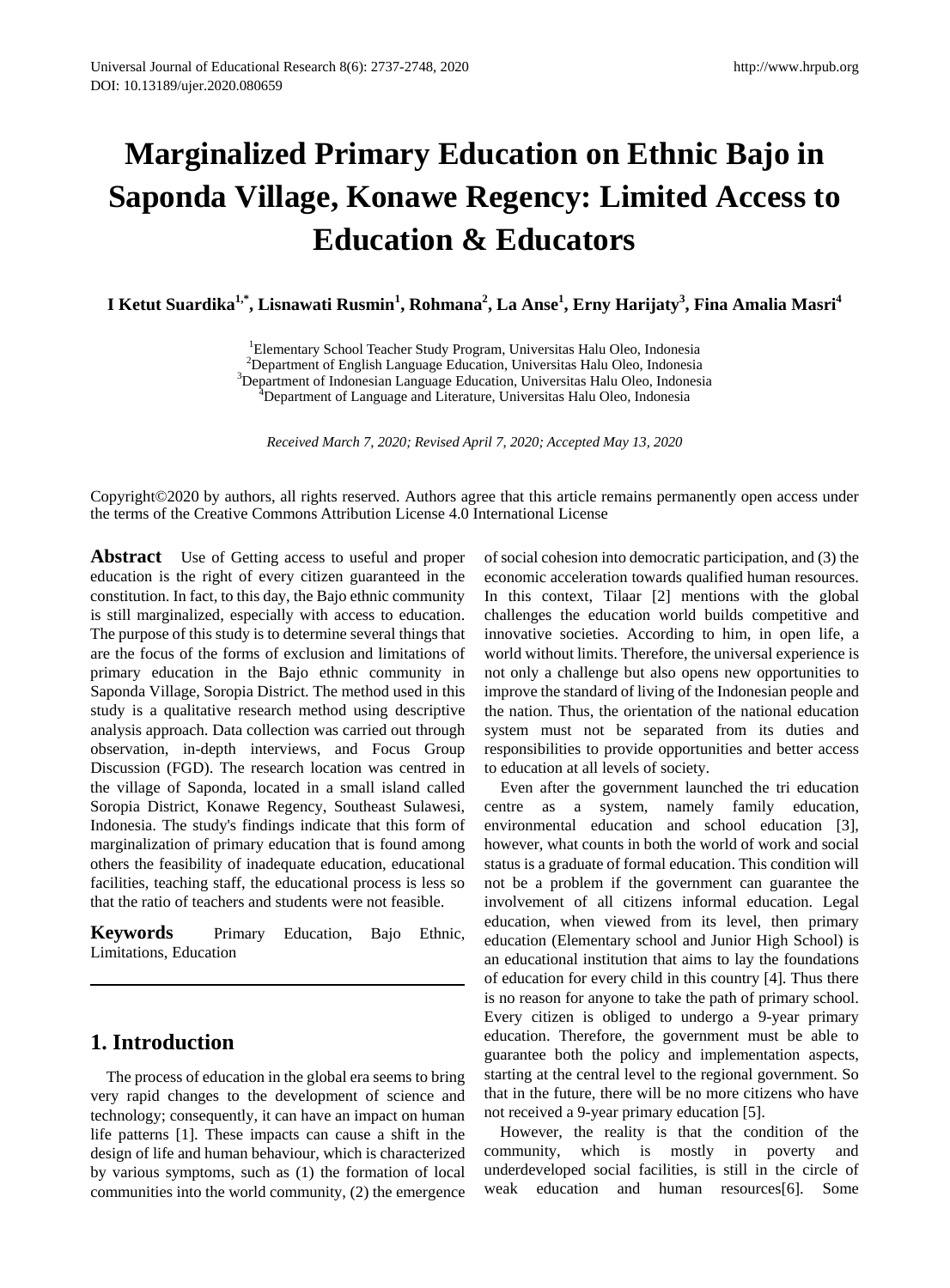observations obtained indicate that the risk of child workload from fishing families is much more substantial. It is because due to the tendency of poor rural communities children are generally expected to take part in the economic activities of their family heads, and this condition causes the child's time reserved for educational activities. The living conditions of fishing communities who generally live below the poverty line. Some of these causes are due to isolated geographic location, fatalistic culture, patriarchal culture, and closed attitudes. They are thus making change agents less interested in approaching through empowerment/education, One community that deserves to be a joint study that is part of the Bajo tribal fishing community group that inhabits many coastal areas, especially Southeast Sulawesi.

Statistics on the potential of coastal villages in 2000 showed that of the total population of Southeast Sulawesi of 1.666.731, as many as 107.536 residents of coastal communities as farm households (meant fishermen) and 79.022 prehistoric families. Of the 1.555 villages in Southeast Sulawesi, there are 632 coastal villages (40,7%) and 132 villages where most of the population work in the fishing sector [7]. One of the fishermen is a fishing community in Konawe Regency who generally live in poor villages and are more dominant in small islands, including the Saponda island. They consist of several ethnic groups including Bajo, Bugis, Muna and various Buton tribes.

Bajo tribe is the majority of traditional fishermen in this area[8]. It has quite severe liver problems, especially in the socio-cultural field, such as poverty and backwardness problems caused by low levels of knowledge and skills and ownership of relatively small production factors. Bajo tribe is a sea-cultured ethnic group. Data from 1991 confirms that there are 350,000 if the Bajo tribe scattered in Southeast Sulawesi, who are generally (99%) as fishermen and are living below the poverty[9]. This condition influenced by the pattern of their settlements on the coast/waters [10]. Bajo tribal settlements that used to live in groups based on their ethnicity and the frequency of their mobility from one place to another are relatively high. Causing not easily touched by the national education system, so they maintain the original student system (indigenous learning system).

However, in Konawe District, most of their settlements occupy the coast (on land), but their living conditions are still in poverty. They have not realized the meaning of education in their lives and have not yet placed education as a necessity. So they have not felt much the benefits of education for improving skills according to their needs. In reality, this happens because the education system offered to them so far is not by their socio-cultural and natural environment as fishing communities [11], [12]. Bajo tribal fishing communities, especially those who live in the village of Saponda (Saponda Island) generally live as beach fishermen or traditional fishers [13]. Their settlement is on a small island with an area of  $\pm$  4 km2 or 400 Ha (200 m x 200 m) whose natural environment is not

supportive because clean sanitation is easily polluted by corpses that buried in the middle of residential areas. Every year there is an abrasion so that poverty makes life challenging to urge on a narrow island). To date, there have been no preventive measures either in the form of reconstruction of settlement systems and carrying capacity of coastal areas, development of coastal defences from abrasion.

Preliminary observations show that the development of the education sector is an equitable pillar of educational access services quantitatively that there has been a service gap and limited access to primary and secondary education between urban and rural areas. Gaps in the aspects of expanding and equitable access to education that there are differences related to the development process in the education sector [14]. The gap in the elements of expansion and equal access is known based on the average achievement of school dropouts for educators aged 13-15 years in urban areas reaching 89.3% per cent while for residents in rural areas only reaching 65.6% (Konawe Education Development Report, 2009).

Conditions of access to education services in remote rural areas experience many limitations [15]. It caused by various factors including the specific geographical conditions of the region, accessibility of education, spatial accessibility and regional infrastructure. The main factors that can cause disparities between areas include geography, history, politics, government policy, administration, social culture and economics [16]. Responding to that, since 2006, the Konawe District government has set the priority development plan of the education sector development contained in the Medium-Term Development Plan. Specifically, the priority achievement of the 9-year compulsory education completion program at the elementary school level in the aspect of equity. The main target to be achieved is to expand and evenly distribute education services aged 7-12 years, especially in rural areas, namely Saponda Village, which is very isolated and lives in the islands, as well as for children with special needs by not differentiating sex through the provision of teaching staff or elementary school teachers of civil servants.

However, the implementation of the distribution of efforts in remote rural areas is not optimal can be implemented due to various obstacles faced including different geographical conditions, spatial accessibility conditions and limited regional infrastructure [\(https://www.depdiknas.com-dirjen\)](https://www.depdiknas.com-dirjen/). In line with the era of regional autonomy, the management of primary and secondary education becomes the authority and responsibility of local governments, where the role of local government institutions emphasized in providing optimal service and support for school principals so that the educational process runs effectively and efficiently [17]. Thus the part of the government shifted from the regulator to the facilitator, especially the 9-year compulsory education program, which is a target determined by the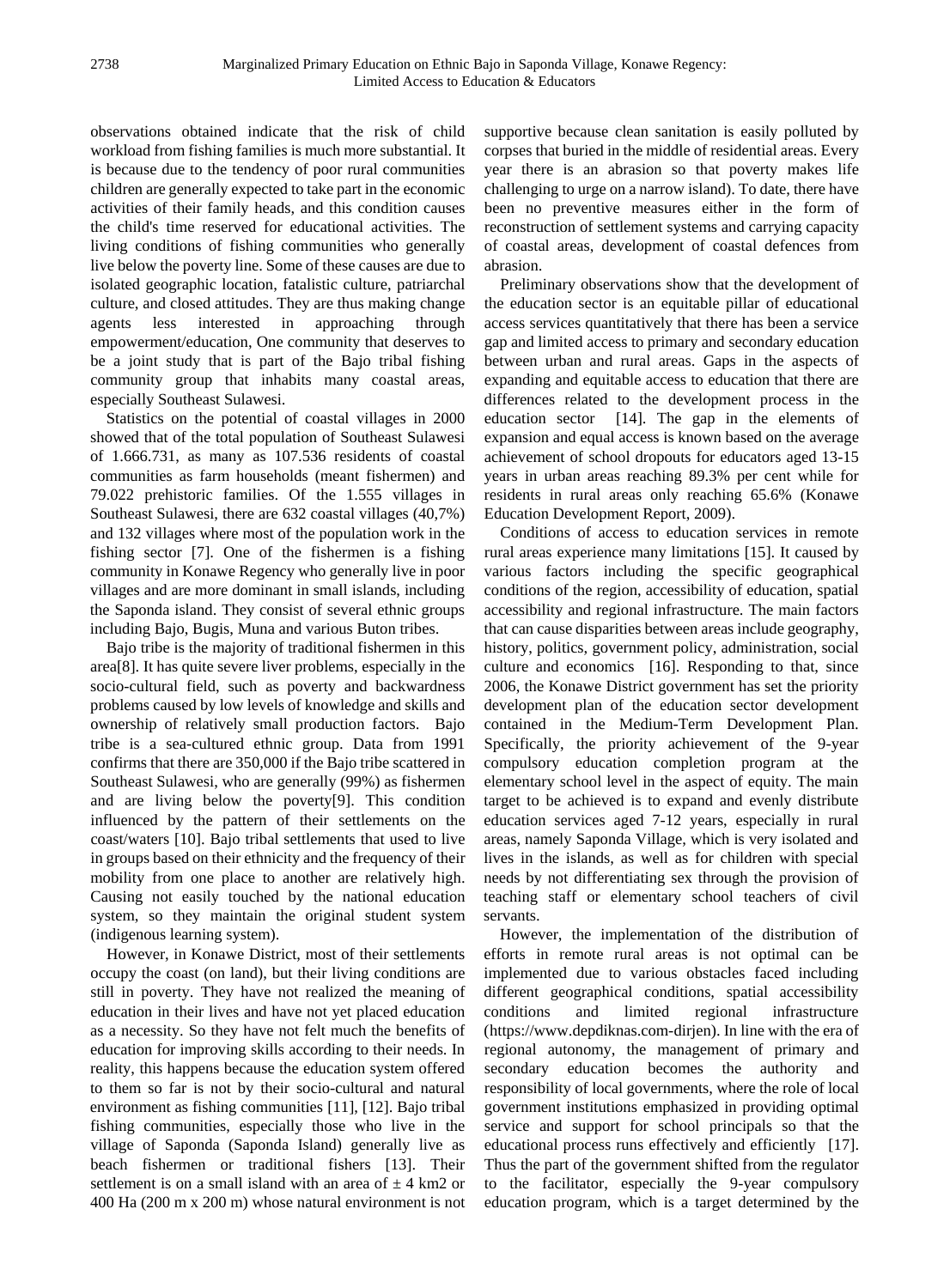government to achieve equitable distribution and expand access to primary education.

The existence of schools on Saponda Island is still a significant complaint [18]. This complaint arises because in terms of facilities and infrastructure and educators very less compared to other schools in Soropia district Konawe district. Specifically, in the initial observations, Saponda village is 90% rice line inhabited by Bajo tribes, still separating the complexity of issues that are so complex ranging from education, economic, social or cultural issues. For the current education problems, for example, the lack of educators, the need for inadequate educational facilities, the learning process that is not effective and stable, education is only used as a tool of the hegemony of power that occurs is a process of ongoing marginalization. In the socio-economic field, until now, the community is only dependent on marine resources; as a result, the problem of poverty is still quite significant on this island. The environmental issue in this region is that each year continues to experience substantial coastal abrasion. Then the socio-cultural issues that are still patriarchal and the awareness of education to send their children to school are lacking.

Based on the description, the island has a unique and complex problem with the target point of the Bajo ethnic community. In addition to being enjoyable to explore further, it also deserves to be raised to the surface as a social responsibility, so it expected to receive even greater attention from Regency, provincial, central government and community governments.

#### **1.1. Research Questions**

The deep questions in this study are: What is the form of marginalization and limitations in primary education of the Bajo fishing community in Saponda Village, Soropia District, Konawe Regency?

#### **1.2. The Purpose of Research**

The objectives of this research study are to find out the forms of marginalization and limitations of primary education in the Bajo fishing community in Saponda Village, Soropia District, Konawe Regency

## **2. Methods**

### **2.1. Research design**

Research on the marginalization and limitations of primary education in the Bajo tribe community in Saponda Village, Soropia District, South Konawe Regency, Southeast Sulawesi Province is a cultural education study which is part of the research using qualitative methods. Efforts to obtain information by research questions and research objectives. The technique used in research is qualitative [19]



**Figure 1.** Research design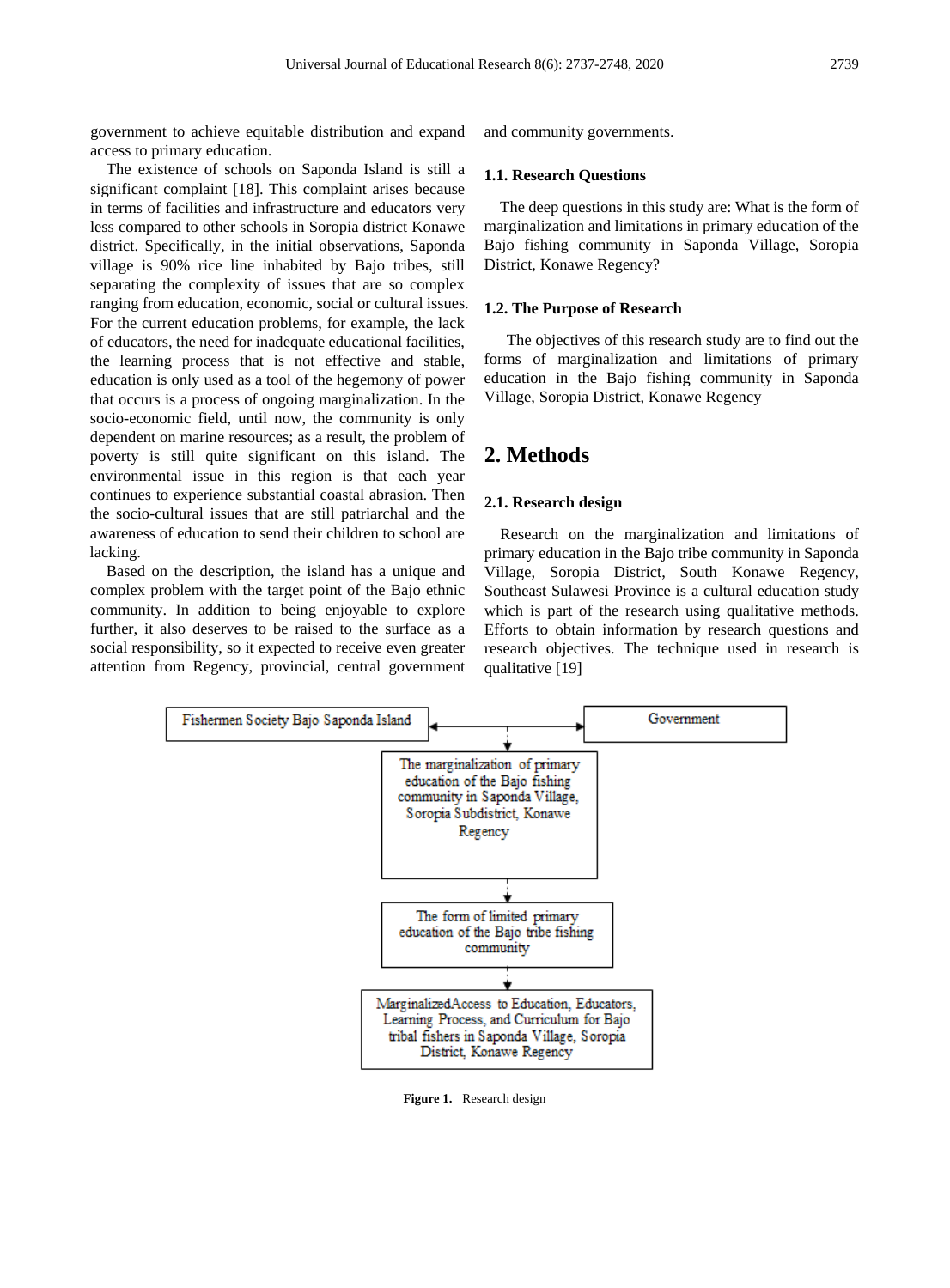## **2.2. Research Location**

The study was conducted in Saponda Village, Soropia District, Konawe Regency, Southeast Sulawesi Province. In addition to the location of the setting study, the focus of his work was on the basic marginalization of the Bajo tribe in Saponda Village, Konawe Regency. Education is now a complicated issue for socio-cultural development in this case the marginalization in Saponda Village is a remote area surrounded by the sea and occupied by the Bajo tribe fishing community who settled around the 1930s.

The selection of Saponda Village / Saponda Island as the location of this study is based on several considerations, namely; (1) The complexity of the social problems of the community in Saponda Village shows several exciting phenomena to be examined and explored, especially the issue of access to education, including policies and their implementation; (2) The research location is a small island which is inhabited by most Bajo people who depend on their lives at sea while obtaining injustice in development so that economic conditions are still limited; (3) The location took in 3.5 hours if the seawater conditions are shady, but if the requirements of the big waves can be taken 4.5 hours from the city of Kendari using an outboard boat. It is at least the three factors that most underlie researchers feel interested in raising and conducting further studies and research to explore and exclude this community into a healthy and empowered community both culturally, educationally and economically.



**Figure 2.** Location of Saponda Village, Soropia District

#### **2.3. Data Types and Data Sources**

The type of data collected in this study is qualitative data that is supported by quantitative data as gender data qualitative data in the form of descriptions, narratives, words and expressions that relate to the marginalization of primary education of the Bajo fishing community in Saponda Village, Soropia District, Konawe Regency.

This study uses two data sources, namely primary data sources and secondary data sources. Primary data were obtained directly by researchers through in-depth interviews from several informants, such as the Head of the Provincial, District, District Education Office, School Principal, Saponda State Elementary School Teacher,

murmured parents, community leaders, committee officials, village heads of Saponda, and several former students who have dropped out of school. While secondary data sources are data obtained from the village profile documents of the Saponda village, Soropia sub-district, school data (Primary data, Junior High School and Senior High School), and reports from the Local Education Office, this research not intended to obtain generalizations, but rather to explain phenomena that are studied in-depth and meaningfully.

#### **2.4. Determination of Informants**

Determination informants referred to in this study is not a limitation on the number of informants but a consideration of researchers in deciding who is appropriate and by the needs of information gathering. In research, the data first obtained through crucial informants who can then be developed to other informants purposively. In this study, the researcher determined the informant purposively with consideration, namely: (1) having personal experience by the problem under study, (2) physically Mentally healthy, (3) concerned neutral and having no own interests, (4) community leaders, and (5) the person has broad knowledge according to the problem under study.

There were 27 informants. The number of 27 people was meant by focus group discussion participants, especially elementary and junior high school teachers from Saponda who were directly involved in the group discussion process in this research process. Also, the determination of informants in this research was carried out when the researcher entered the field and during the study (new sampling design), that is by asking for consideration and proposals from crucial informants when conducting interviews. It is prepared by researchers solely to get as much information as possible, and researchers stop the search for information when the data obtained has been deemed accurate, valid and reliable.

#### **2.5. Research Instrument**

The main instrument in this study is the researcher himself, using interview guides equipped with tape recorders, cameras/camcorders and anecdotal notes. Interview guidelines with open-ended questions can be directed to be more specific that the informant answers verbally. The interviews conducted by the author are face to face. To maintain the validity of the data four audit criteria used, which include credibility, transferability, dependability and confirmability [19]. The validity of the data is triangulated, as is commonly used in qualitative research. Triangulation of data sources is finally by finding data from informant sources, namely people directly involved with the object of study.

#### **2.6. Data Collection Technique**

The data collection process carried out interactively and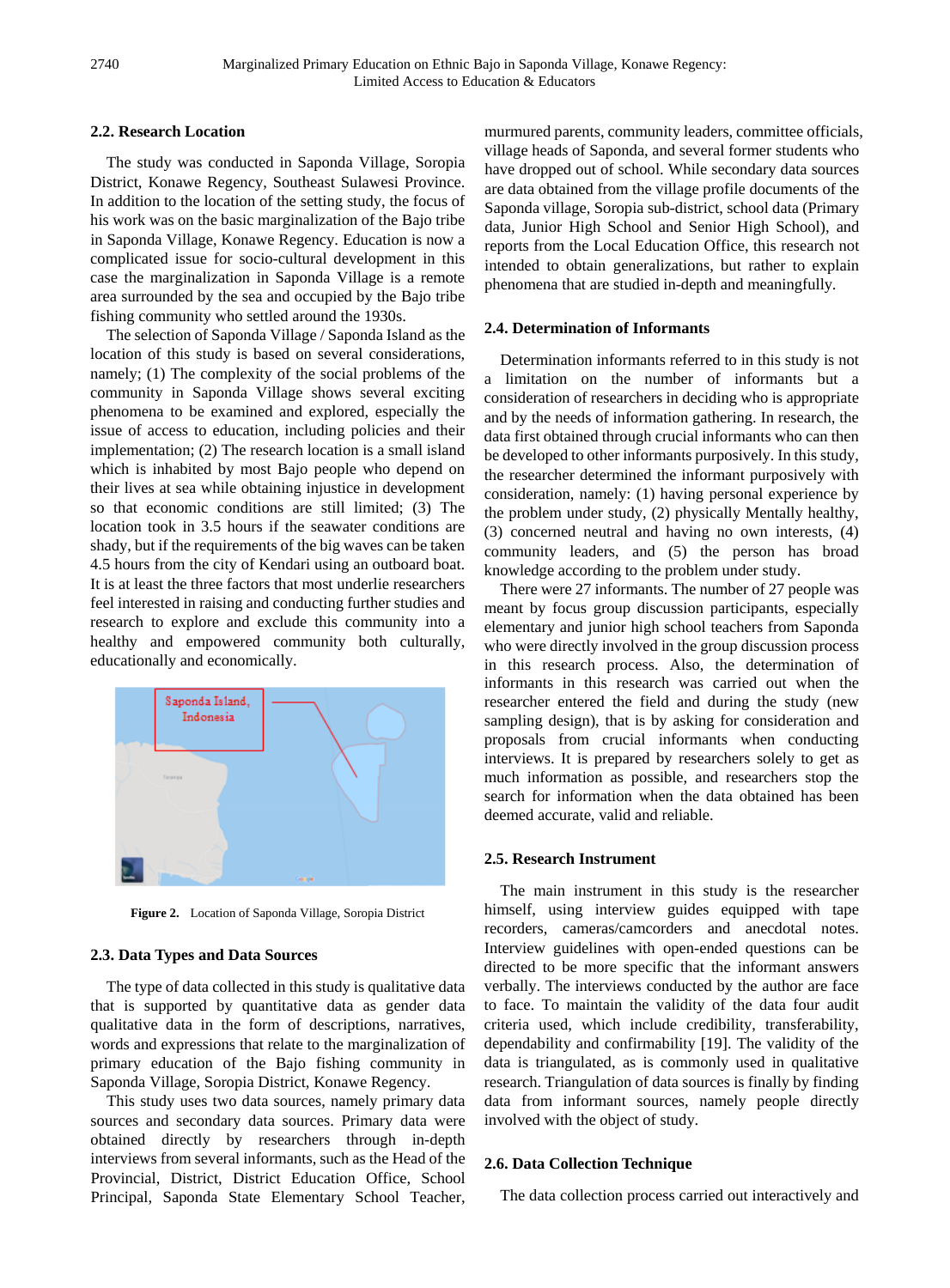non-interactively. Data collection based on interactive techniques carried out in the form of interviews and non-interactive such as observation and document study.

#### **2.7. Data Analysis Technique**

Data collected in this study analyzed with qualitative and interpretive descriptive. The descriptive analysis used to simplify all data collected, present it systematically, then manage, interpret the data collected. In this study, applying data exclusion criteria so that this process is commonly called sampling, i.e. discarding less relevant data and entering relevant data to answer research problems which are then used to obtain convincing power and support the concept or the building of a theoretical statement.

#### **2.8. Data Analysis Results Presentation Techniques**

Research results of the analysis are presenting data by organizing and compiling in relationship patterns so that researchers easily understand the data. In this research, the data presentation done informally and formally. Informal presentation techniques are descriptive or narrative, while formal presentation techniques are displayed through charts, tables and figures.

# **3. Result and Discussion**

## **3.1. Limited Access to Education**

Conceptually, there are no rules for local governments to treat unfairly for people who may be geographically remote because of transportation access, especially in small island areas such as the Saponda island/village. It is not the case, and this paper addresses the problem of marginalization of primary education in the Bajo tribe community in the town of Saponda. One factor that is the focus of attention in looking at this marginalization is access to public education, mainly formal education in elementary and junior high school education levels.

Access to education meant in this section is the ease and ability of the community to obtain basic educational needs for their children. Thus the reviews in this chapter are more general about the availability of educational institutions and population facilities to get formal education at various levels, from elementary to junior high. Although the substantive subject of this discussion will describe the findings of the form of marginalization of learning from the community at the study site, as an entry point, it will be described in general about the ways of accessing public school to various levels of education.

The phenomenon of the village of Saponda can be understood as an absorbed village because the condition is a small island in the middle of the high seas. Still, it has a relatively dense population, as described in the previous chapter. Due to regional conditions, the village is

physically isolated. The term of the remote town does not mean that its occupation must lose its fundamental rights as citizens, that is, obtain an education. This assumption is very reasonable to guaranteed by the constitution also every year; the village always pays taxes.

One form of discrimination that is felt by the community is limited access to education. In this village, there were only elementary schools that were built in 1971 and then procurement (SATAP Indonesia named) in 2006. The procurement of SATAP junior high school to accommodate primary school output in this village, in fact since SATAP junior high school exists. The interest of children in this village has begun to continue their schooling at SATAP (Indonesia named) Saponda junior high school. This condition is considered as a form of discrimination, as described by La Milu (28 February 2011) one of the SATAP junior high school (Indonesia named) teachers. The limitations of education and existing facilities are forms of discrimination that exist is a form of discrimination that impacts the minimal number of students who continue their education at a higher level. As a direct quote below:

*"We feel that there has been a form of discrimination, especially related to the facilities and procurement of SATAP (Indonesia named), which until now has limited teachers. It makes the interest of elementary school students less eager to continue to a higher level. From the data we know that the output of elementary school Saponda who continued their education at SATAP junior high school (Indonesia named) is approximately 50-60 per cent, some continued at junior high school on the mainland. Some did not stay"(Interview).*

This expression and what is experienced by students in this school conflict with the 2008 Konawe Regency *RPJMD* (Indonesia named) and the 2010 education department strategic plan that desires, namely (1) Giving the maximum opportunity for all school children to continue their education, (2) Rehabilitation of damaged classrooms and provision of facilities, (3) Construction of new school units and *RKB* (Indonesia named). What has happened to the planning and policy of the local government has not touched the area of Saponda village.

Thus, community access to education in this village is remarkably prioritizing, conditions cannot wholly blame the community, or the children here do not want to continue their schooling. Many factors must be seen why they do not have the interest to continue their education. Many factors must be understood why they do not have the interest to continue their schooling. In addition to the limited conditions of school services, also can not be separated from government support that has been impressed not to pay attention or to put aside efforts to improve community education. Both in the form of improving facilities and infrastructure supporting education, as well as efforts to improve the quality capacity educators.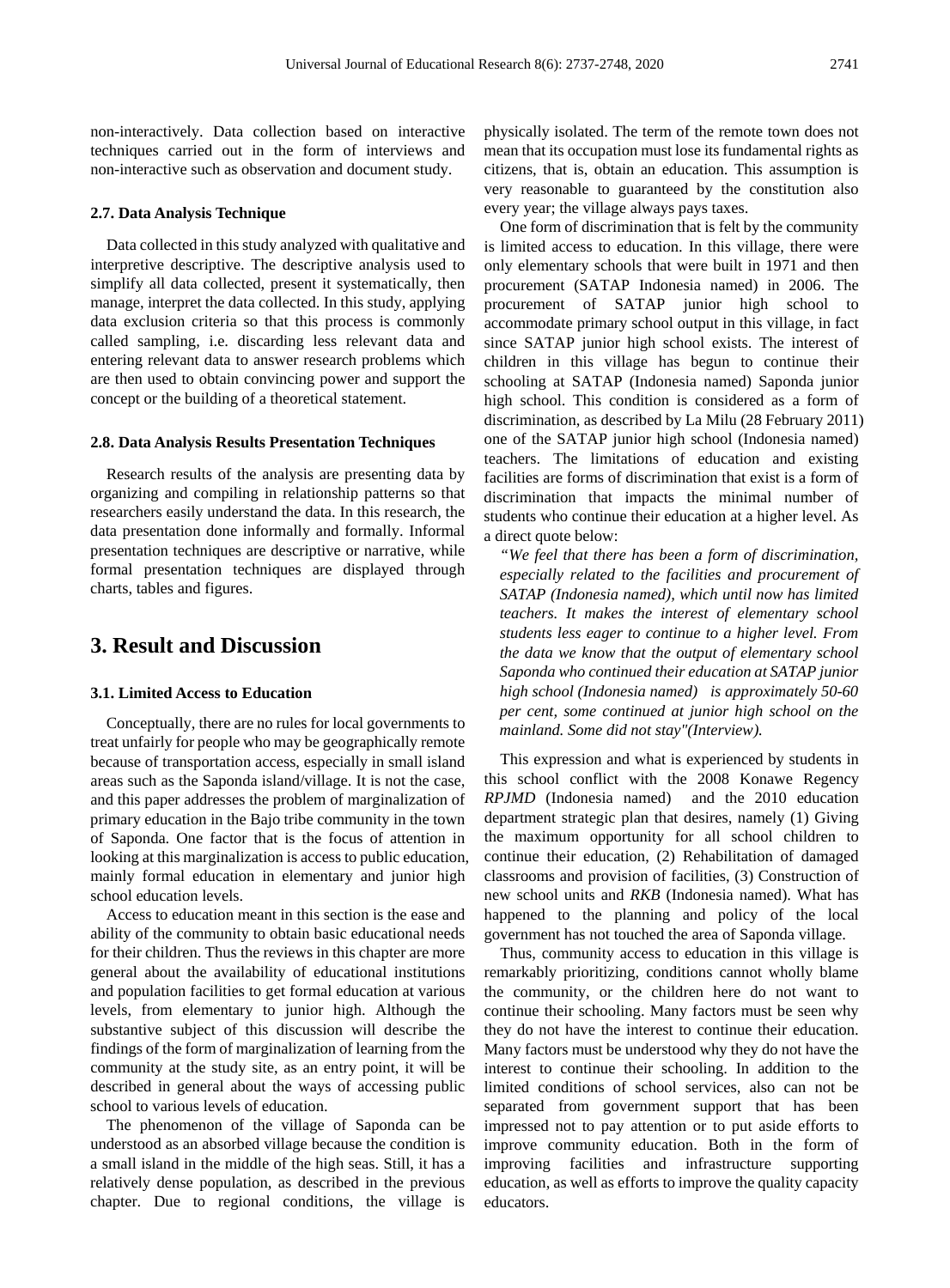The most recommended form of marginalization in this place is the poor placement of teachers, so the teacher and student ratio is not balanced. This condition strengthened by the observations made during the study site, almost during school hours, i.e. around 09.00-11.00 many students who roam and play without attention from their teacher. The lack of service and educational facilities, the lack of willingness of children in this village to continue their education is also inseparable from the weak encouragement of their parents. It said by H. Lukman (Keponda Elementary School Saponda). The direct quotation can be described as follows:

*"Weak access to education, in addition to government factors, also from the community itself. There is an impression that parents feel less motivating their children to go to school. The availability of elementary schools and junior high schools SATAP (Indonesia named) suggests that there are educational facilities than expected to accommodate 9-year-old children of primary education, although the conditions are not yet adequate if they have the desire and awareness, then all of them can direct their children to go to school starting from elementary to junior high (H. Lukman)"*

The expression shows that in addition to the factors of facilities, teachers, and facilities, the family confusion factor has a big message for the continuity and success of children's education. It is by [20] that one of the elements of culture is the social environment and family environment. Thus seeing the success factor of education must be holistic, but this condition cannot be separated from the problem of government policy and attention. According to [2] education that there is a strong relationship with the responsibilities of government ruler with knowledge as the fundamental rights of citizens.

Thus, there are many factors to look deeper into the condition of public access to primary education. First is the availability of elementary and junior high education institutions. Secondly as far as the name of the community can reach the educational institution, in this case, starting from the cost at school to all the needs of children in adjusting themselves to various school rules and regulations, including the need for teaching materials. The third is the carrying capacity of education; starting from adequate education personnel, supporting infrastructure, comfort and learning media. Fourth, the presence or absence of non-formal forms of knowledge in package A and package B. Referring to these factors, the condition of community access to education in this village is still lacking:

*First*, community access to various elementary and junior high school education. From the data, 377 households show that 29% did not complete primary school and the remainder 50%, 18% of junior high school graduates, 2,3% of high school graduates, and 3% of diploma graduates 0,75%. Currently continuing education at PT, namely, through the University Of Muhammadiyah

Kendari (UMK) 2 people and one more person continue to go through Open University. It means that there are only three people currently going to higher education, namely children of H. Lukman (Principal of the elementary school in Saponda), son of the former village head. The results showed that before the existence of SATAP junior high school (Indonesia named), a small number of alumni of the elementary school in Saponda continued to Soropia elementary school, those who were advanced had economic abilities and then proceeded to senior high school. Thus the majority of children graduating from SATAP junior high school (Indonesia named) saponda no longer continue their education at high school. The existence of SATAP junior high school (Indonesia named) to date has dramatically helped the continuation of the school of elementary school alumni in this village, as told by Suriman (29 years) as follows:

*"We are very grateful that there is a one-roof SATAP junior high school (Indonesia named) in this village now because since there is a junior high school, the children here continue. If they have graduated from elementary school, then unemployed and no longer go to school. If maintaining outside is not possible because of shipping, transportation. "(Suriman, 28 February 2011).*

The statement shows that access and education and facilities are essential for the education continuity of school-age children. When viewed in terms of the time of procuring junior high school education facilities in 2006, it shows that the government does not have the seriousness in guaranteeing the fundamental rights of the community in education—remembering that 9-year primary school is a fundamental right that must be given to all citizens. During this time as a basis, the children did not continue their schooling, even from an average who entered the elementary school around 60-70 people per / year. However, they could finish school only about 40-45 people. (School data for 2007-2009). This condition shows that around 40-50% of children in this village have experienced dropouts since elementary school.

Second, the extent to which the community can reach various levels of education. At present, nine years of primary school has been available institutionally in Saponda village, but it has not been balanced with excellent education services. The existence of SATAP junior high school (Indonesia named) ) is beneficial, but both services are of excellent quality learning services. The presence of teachers that only four people cannot serve many subjects in the three classes currently available, then the facility shield only has 3 study rooms, is not supported by a library and teaching aids and learning media.

Third, the carrying capacity of education, that is the supporting power of the implementation of student learning processes in schools today which includes; (1) supporting facilities, namely an insufficient number of classes, no library, and no teaching aids room. This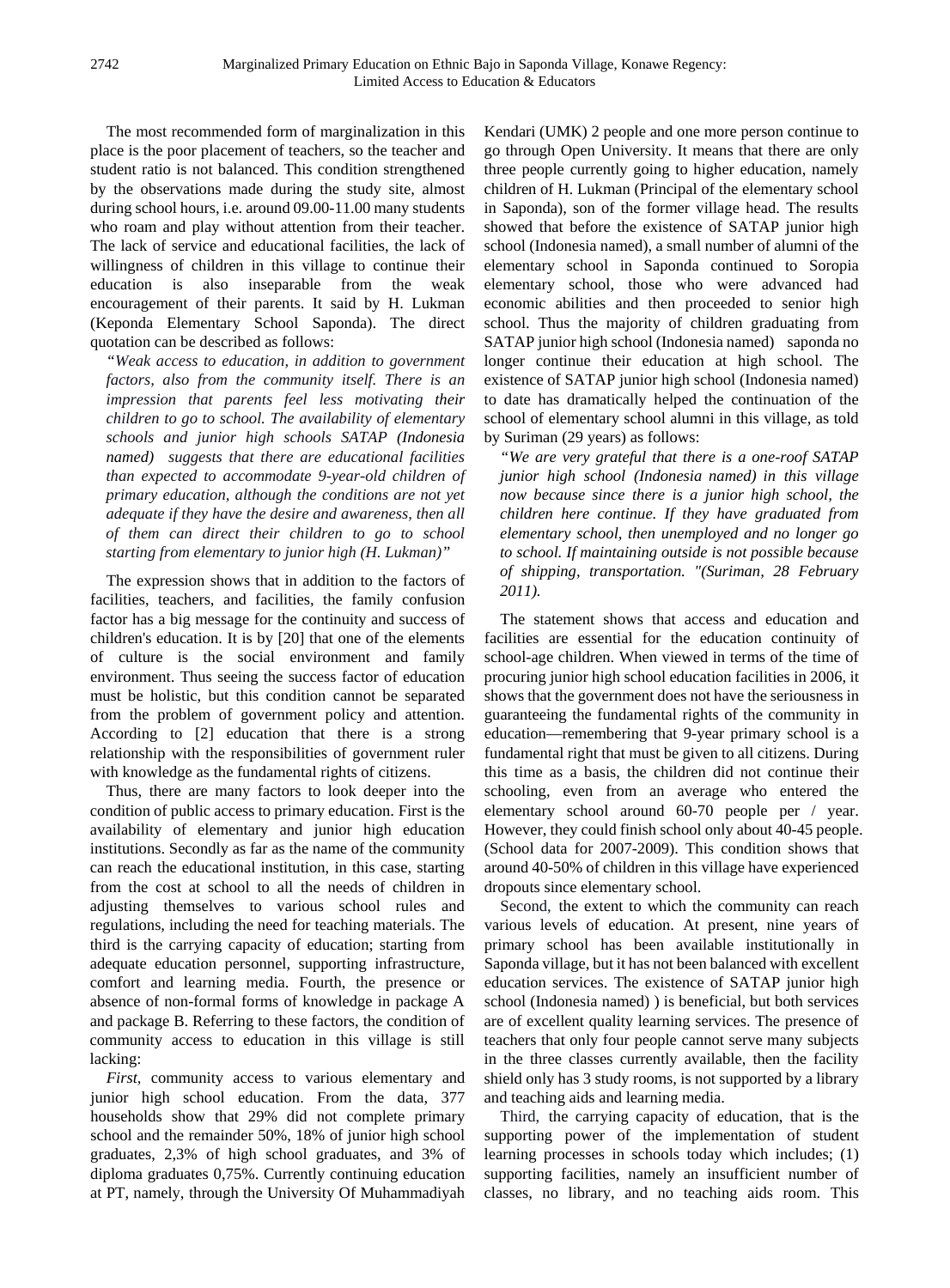condition was discussed with the district education office, but the agency suggested using the BOS (Indonesia named) funds. Meanwhile and *BOS* (Indonesia named) is limited in nature what else is the construction of physical matters. Currently, BOS funds are more allocated to the purchase of student clothes and stationery, in addition to setting aside for teacher non-permanent teacher incentives. According to the school principal, children in this village if not given books and paper. They do not want to go to school; (2) there are currently only a limited number of teachers, only four people who status as civil servants and four temporary teachers ; (3) Students' access to teaching materials is still limited, and they only rely on textbooks prepared by the school.

The fact is that schools are not possible and are not able to buy textbooks for each student for all subjects. This condition is very much different from schools in other regions. In addition to obtaining easy supporting books, their parents also have an interest in the development of their children's education by purchasing additional books. (4) Government support is still lacking even very much different from the treatment of schools on the mainland. This statement is corroborated by the narrative of La Milu (SATAP Middle School Teachers) viz:

*"SATAP Middle School which has been opened since 2006, until now the learning facilities are still limited, such as no library and no teacher's room. To now we are still riding in the elementary school teacher's office, so this has dramatically impacted the ineffectiveness of teaching and learning of the students who are here "(La Milu, 28 February 2003).*

From these expressions and narratives show that the junior high school has been running for five years but has not experienced changes and added facilities and teachers. Students and teachers carry out modest learning processes, as do elementary school level education facilities that continue to experience discrimination and local government. This condition is what Gramsci [21] and Wibowo [22] said with soft repressive means that the state performs repressive actions not by military force but by silencing and controlling the dominant reason of the people through a form of false awareness. That what happens and is experienced by the community is merely something natural, natural and development especially in the field of education will run evolutionarily, the community, in this case, the Bajo village of Saponda is quite patient.

This condition is what Gramsci [21] and Wibowo [22] with soft repressive, namely the state undertakes repressive actions not by military force but by the form of silencing and controlling the dominant reason of the people through a form of false awareness. The community experiences that what happens and is merely something natural, natural and development especially in the field of education will proceed evolutionarily, the community, in this case, the Bajo ethnic in Saponda is quite patient. Classes and rooms

that not equipped with adequate learning facilities have implications for non-innovative learning systems, and students are less enthusiastic in learning. The following conditions are students in the class that can be seen in Figure 3.



**Figure 3.** Condition of students in a class (Source: personal documents)

Figure 3 can be observed that the learning situations and conditions of students in the classroom are very monotonous with conventional learning systems and models. Based on observations made by the teacher teaching the lecture method, note, and memorize. This condition is contrary to the meaningful education system mainly when it is associated with critical education theory which in no way builds the essential power and independence of students, as Karim [23] said that critical education in the implementation of the model must prioritize the cooperative method. This teaching style is fun and always oriented to the independence of students in conceptualizing something meaning.

This condition should be an essential concern for both local teachers and the government. The ability of teachers to package and manage classes is unified and the forms of training that should be facilitated by the government, in this case, the education office. The comfort and style of teaching a teacher determine the success and motivation of students in learning. From observations and interviews with teachers, information obtained that in each class, children who do not go to school every day are 20-30%. Usually, they come only during exams, so schools find it challenging to take a strict way because of the conditions and types of people who do not have awareness. The main factor of student laziness is due to lack of community awareness supported by the lack of school facilities and infrastructure. The researcher also clarified to the parents of students who said that very often the students' children at school did not learn and they played more outside the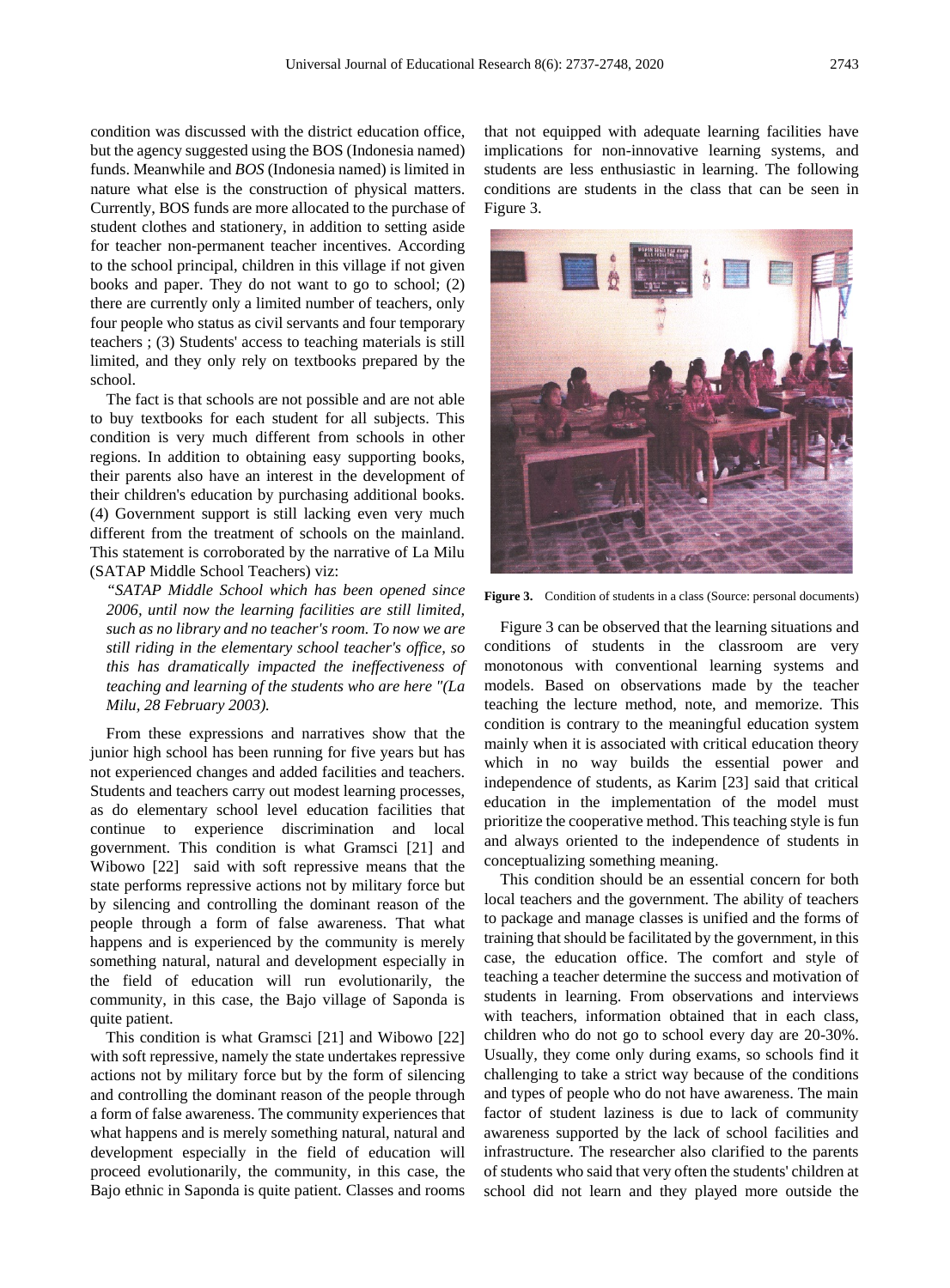classroom because the teacher was still lacking. The condition was since some teachers were continuing their studies to S1. Apart from these conditions, in reality, this school must have the support of various parties, especially the government and the local community.

**Fourth,** forms of education outside the formal education path. The way of community access marginalization is related to community capacity building outside official channels, namely, package A and package B. There was a package A program and a package B program, but only once. This condition is a form of marginalization of the Saponda Village community that should be implemented with package A and package B programs on an ongoing basis for citizens of primary education age who cannot access formal education at elementary school and SATAP junior high school (Indonesia named).

The description facts about the current picture of the management of education in the Regional Government which has an impact on the imbalance and inequitable access to education received by the community and teachers at elementary school in Saponda. This condition is very contrary to the Regional Policy and National Education Policy. If we look at the direction of the Konawe Regency education policy through the 2010 Education Office Strategic Plan as the technical implementer of education development, we get a vision that is "Creating a Konawe Community that is Smart, Competitive and with Good Morality". Furthermore, it revealed in the form of missions, namely: (1) Providing opportunities for the community to obtain quality education fairly and equitably through formal, non-formal and informal learning, (2) Developing quality education, competitive and relevant to the needs of the community, (3) Striving for the fulfilment and utilization of adequate educational facilities and infrastructure, based on national education standards, (4) Encouraging the improvement of professionalism of educators and education personnel to educate students, and (5) Establishing good cooperation with related agencies, the business world, industry, NGOs, organizations and the Education Council to improve the quality of education.

Related to the marginalization of access to education experienced by the people of Saponda Village, this is the result of the weak attention and commitment of the government in making equal access to education, to bring up its form of interpretation, especially the hegemony that plays behind the fact. Wibowo [22] say that the hegemony process can occur in the form of a struggle for social authority that runs massively on the unconscious. Allowing the Saponda community to give birth to the meaning of a way of duping or leave them in a helpless constellation and situation, difficult to compete with other ethnic communities, and politically they will continue to be spectators and objects of interest in various battles of political affairs.

The government should be able to protect the primary interests of its people, but in The reality, it still leaves the

problem of underdeveloped access to education. However, education is a basic need of every citizen that must be guaranteed and given relatively to all people, indiscriminately, and evenly in all corners of the country. Regional autonomy can create optimal community welfare, but in reality, the implementation has not been going well, including in Konawe Regency. Whatever the policies and treatment of the government and surrounding communities towards certain groups can give birth to the interpretation and subjective interpretation of each person avoid the negative meaning of the facts experienced by the Bajo ethnic group, the government must be consistent and fair in implementing educational programs as a translation of the vision and mission of all community groups.

## **3.2. Educators**

Educators referred to in this discussion are teachers who functionally have the primary duties and functions as instructors present elementary school in Saponda has four teachers with government employees status (including the Principal). In comparison, non-government employees have nonpermanent teachers. At the same time, for SATAP junior high school (Indonesia named) there are four teachers with details of two government employe teachers and nonpermanent teacher as many as two people. It is clear that this not balanced with the number of students and the number of classes available, this condition has not yet been linked to the preoccupation of most teachers currently continuing to S1 as many as three people. Then the learning process cannot run effectively. The availability of SATAP teachers in Saponda Village can be seen in Table 1.

**Table 1.** Availability of elementary and secondary school teachers Village Saponda

| School                  | Government<br>employees | Non-permanent<br>teacher | Note                                               |
|-------------------------|-------------------------|--------------------------|----------------------------------------------------|
| Elementary<br>education | 4 person                | 4 person                 | Most teaching<br>in junior high<br>school          |
| Junior high<br>school   | 2 person                | 2 person                 | Most of the<br>Teaching in<br>Elementary<br>School |
| Total                   | 6 person                | 6 person                 |                                                    |

Table 1 shows that in general, a non-permanent teacher does not live in this village, so they are not actively teaching. The lack of teachers in elementary school and SATAP junior high school shows the lack of attention and commitment of the local government as the executor in the recruitment and distribution of teachers to schools. The teacher shortage that has occurred since the beginning of this school was created until now there have not been any constructive steps from the Konawe regional government

This fact was also revealed by the teachers in a focus group discussion (FGD), that teacher limitations are a crucial factor in this school. According to them, the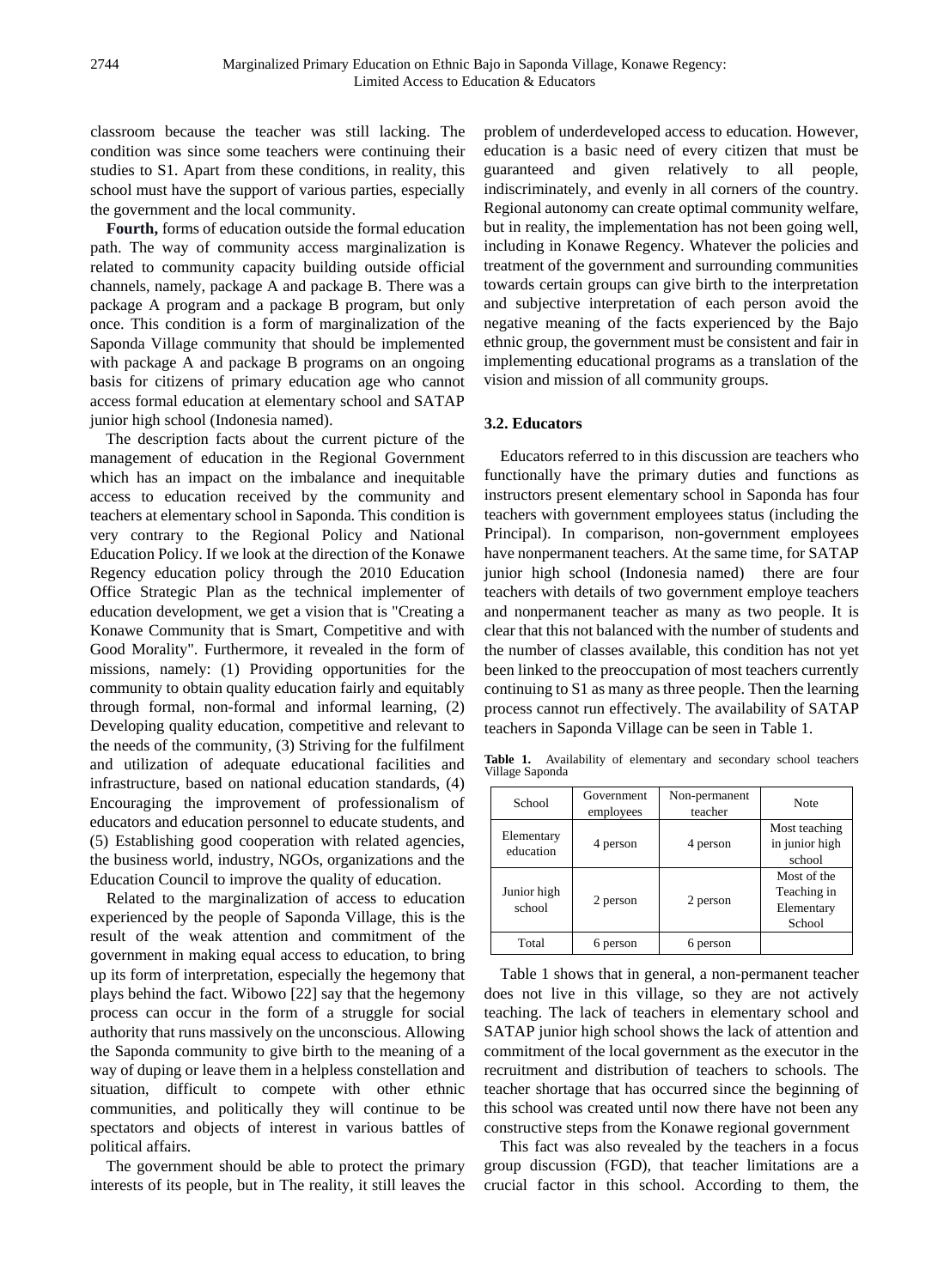government should take anticipatory steps by appointing teachers who are still honorariums in this village. Itis is very reasonable given the previous experience that if there are teachers who are placed in this village, then a few years later proposes to move to the mainland. For that reason, the best alternative step is to accommodate the assisting teachers who already exist today. Related to the limited number of teachers, Kadim (head of the Soropia Sub-district Office Branch) also complained about the condition. According to him, since serving as head of the Soropia several times suggested that the teacher recruitment process takes into account the needs of schools

Another factor when a viewed aspect of the marginalization of educators is the absence of efforts to improve teacher competence, both in the form of training and seminars as a form of capacity building. Incessant efforts by the government in carrying out teacher mobility as an effort to increase capacity, as reported by a local newspaper, Kendari Ekspress on October 12, 2010, turned out to be not directly proportional to the treatment of teachers in Saponda. Whereas in this village there are only eight elementary school teachers and six SATAP junior high schools (Indonesia named), generally still need training and empowerment. However, they are currently continuing their undergraduate studies at their initiative, not at the expense of the government.

Based on existing data that, and aspects of teaching staff experience some marginalization, among others;

*First,* the teacher distribution system that does not pay attention to factors emotionally related between the local population and teachers who are located in this village. Emotional links here are those who come from the Bajo, have assimilation with the Bajo, or they understand the social culture of the Bajo people so that when placed in this village they do not necessarily think of trying to move or going back ashore. Teachers who teach at elementary school / SATAP junior high school are mostly from various areas outside Saponda Village( See Table 2).

**Tabel 2.** Origin of elementary education / junior high school Teachers in Saponda Village (Source: Year school data)

| School                  | Total | Origin teacher           |                  |                          |
|-------------------------|-------|--------------------------|------------------|--------------------------|
|                         |       | Autochthonous<br>saponda | Outer<br>Saponda | Note                     |
| Elementary<br>education | 8     | 3                        | 5                | Non-permanent<br>teacher |
| Junior high<br>school   |       |                          |                  |                          |
| Total                   | 12    |                          |                  |                          |

*Second*, the regeneration system and teacher recruitment that does not pay attention to the potential and local resources of the local community. At the moment there are two native people and this village has a D2 qualification while currently as a non-permanent elementary school teacher. The incentive teacher paid as is and regularly, so it has an impact on optimal performance. One of the

temporary teachers was named St. Marwah (29 years), hope that in the future teacher recruitment can be covered, considering since the last two years following the selection appointment as a candidate for civil servant but did not graduate, as for the direct interview excerpt as follows:

*"I am disappointed because I have participated in a candidate for civil servants twice at Unaaha Konawe, but the results have not passed, he said, we have to prepare the money, so what else can we do, we don't have money to pay. Even though I did not graduate, I will continue to serve here, especially since I am originally from here."* 

I was observing the expression, Ms ST. Marwah, as explained above that the disappointment of St. This Marwah is reasonable considering that the existence of Saponda Village as a village located in a small archipelago should be supported by teacher resources which should also be culturally derived and the Bajo tribe or residents who indeed live in this place. These complaints and statements are supported by the expression of La Milu, one of the honorary teachers at SATAP junior high school CPNS, in the following explanation:

*"I am an alumnus of faculty teacher training and education Halu Oleo University since I have been serving as an honorary teacher for six years, but until now it has not been raised either through candidate for civil servant side selection or through DataBase. Even though he and the Muna, he is willing to settle in this village, because since being placed as honorary staff in this place which is already three years (transfer and junior high school of 1 Soropia) has committed to serve on Saponda Island "(interview) thoroughly.*

This case shows that implementing regional policies relating to the recruitment system or potential community regeneration patterns did not go well and were very far away and fulfilling educational needs, mainly formal education in island community groups such as in Saponda Village. The case is contrary to the Konawe district *RPJMD* (Indonesia name) of 2008, which says that no later than 2011-2012 schools will no longer have a shortage of teachers, at least 60 per cent of teacher shortages can be overcome. But until this research took place, there were no signs of specific services or policies and the government in overcoming the problem of teacher shortages, as happened in SDN Saponda.

Regarding regeneration, the government should individually pay attention to the fundamental problems experienced by isolated communities such as the Bajo on Saponda Island. It is to avoid the flow of teacher transfer to the mainland. If the government is committed to a fair distribution policy and quality education services, then this problem is not something complicated, for example. Other than paying attention to the economic potential that is currently studying S1, can also send or send to PT the children of this island who have graduated from high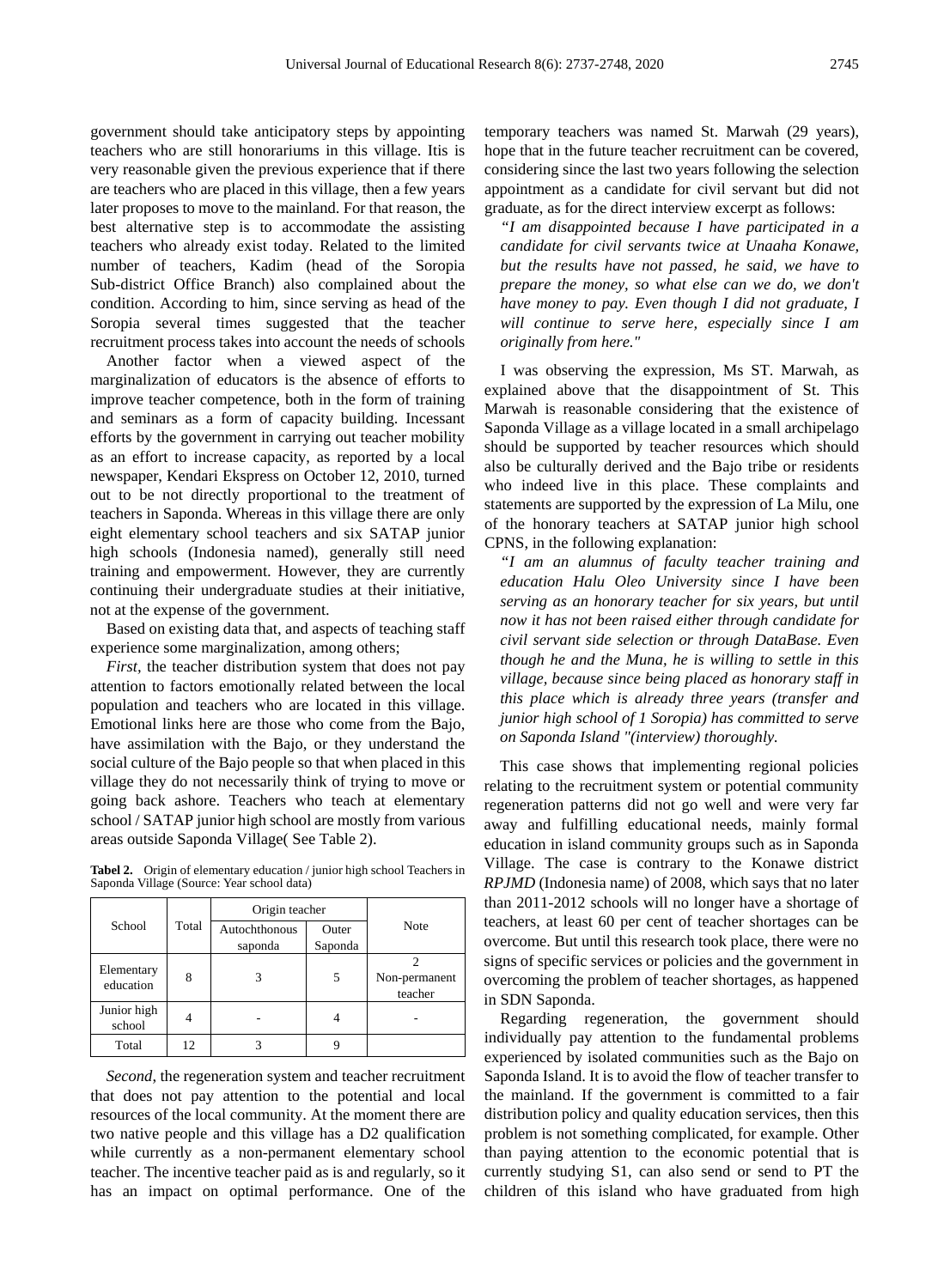school through a scholarship program, with the regeneration of teaching staff in remote areas. As stated by Makmur (61 years), a community leader in Saponda:

*"Since I became the Village Head in 1995, community resources, especially the Bajo tribe, are still low, because here it is probably around 98% Bajo, their funds are very lacking, they only think that what is essential to be able to read and write is enough, but after I so the Village Head was given training, apparently they were quick to catch the material provided. So actually the Bajo people are smart, and the food is fish, there is just no training or special attention from the government, so I agree that the government is paying attention to the children here who have graduated from high school (the number is not much) so they are given a college school scholarship and go home here to build this village, especially our teacher is very lacking ". (Interview).*

The explanation interview shows that community isolated in particular and aspects of the availability of teachers or educators can only be overcome if the government commits by paying attention to special programs in remote areas. The program that can be implemented in this context is the regeneration of the potential of local human resources in remote villages which later after graduating, they are expected to return to being educators in their villages. Thus the occurrence of the transfer of teachers who actually placed them in this village but because they could not survive then took care of moving to the mainland, would not occur.

*Third*, increasing teacher capacity is very lacking. Efforts to increase the capacity and quality of teachers are a must. It is in line with the national program of improving the quality and education services so that the local government through its technical implementers namely the Education Office must be able to accommodate all the specialized teaching staff of teachers such as on Saponda Island. However, the results study indicate that there has never been a call for training or a form of upgrading for teachers and Saponda Village. The current form of capacity building is through non-regular lectures at the Muhammadiyah University of Kendari and the Open University, which they did on their initiative. The teachers in this place hope that they will be involved in short training conducted by the department and other institutions as a form of efforts to improve their quality and skills.

Lukman (School Principal), often suggested that his teachers be involved in various training, but the attention and the government through the education service were very lacking. Regionally, its position as a senior high school island and community context are still shallow in human resources, so remote areas must prioritize, but in reality, it is not so. Thus experienced by the teachers in this village is a fact of exclusion from the service aspect of empowering teacher competitiveness. This condition is relevant to the terminology described by Gramsci [21], and

Spivak [24] said that this form of isolated would occur not because of isolated territorial conditions, but because of the position of the existence of certain groups (Bajo ethnic) placed as subordination (second class society). So that culture will give birth to attitudes and distrust of the government. According to Makmur (February 28, 2011) 8 years of fighting for junior high school in this village to the point that he felt that the form of injustice in the government's treatment of them was due to the existence of the Bajo ethnic which always used as a second class (subordinate) and other community groups.

*Fourth*, the lack of special incentives for teachers who work in Saponda Village. Searching for several honorary teachers both in elementary education and junior high school has inadequate welfare constraints; this is because the forms of attention and incentives provided are very minimal. According to Marwah ( Middle School Teacher) said as follows:

*"If we hope that incentives are not enough, we will carry out this responsibility solely because we feel that this is our hometown. If it is not we who pay attention to our village, who else? Teachers here, including me, hope that this dedication can lead to the appointment of government employees in this village" (interview).*

The same thing is related to the same problem, also said by La Milu (Non-permanent teacher in junior high school), which is as follows:

*Even though I am not yet a civil servant, I have already been certified as a professional teacher, so starting in 2010, I have received a certification allowance. In my opinion, the certification allowance, which is the same value as the salary of a civil servant, is very supportive of my life and performance in carrying out his duties as a teacher at Saponda Middle School. But the desire to be bound in the status of civil servants still I hope, we can also do the teaching assignments calmly "(interview).* 

Still, in the same case, Ms Murni alumnus Halu Oleo University in 2009 Psychology Study Program, who is currently honorary at the Saponda Middle School, said:

*"Carrying out assignments as a Counseling Teacher based on devotion with modest incentives which he said was taken from BOS funds would certainly not be enough, because if it was related to spending my living needs here. It was not enough, So this sacrifice I hope that the government will pay attention by making us permanent teachers in this school this is also for the success of the children here because if it is still an honorarium status like this, of course, teaching is also not optimal (interview).*

From the expressions of these teachers who are honorary teachers, they illustrate that welfare cannot underestimate, this is in line with various education experts, including Tilaar [2] in the contingent education paradigm, the factor of teacher welfare is essential. An increase in teacher welfare should accompany the high demand for improving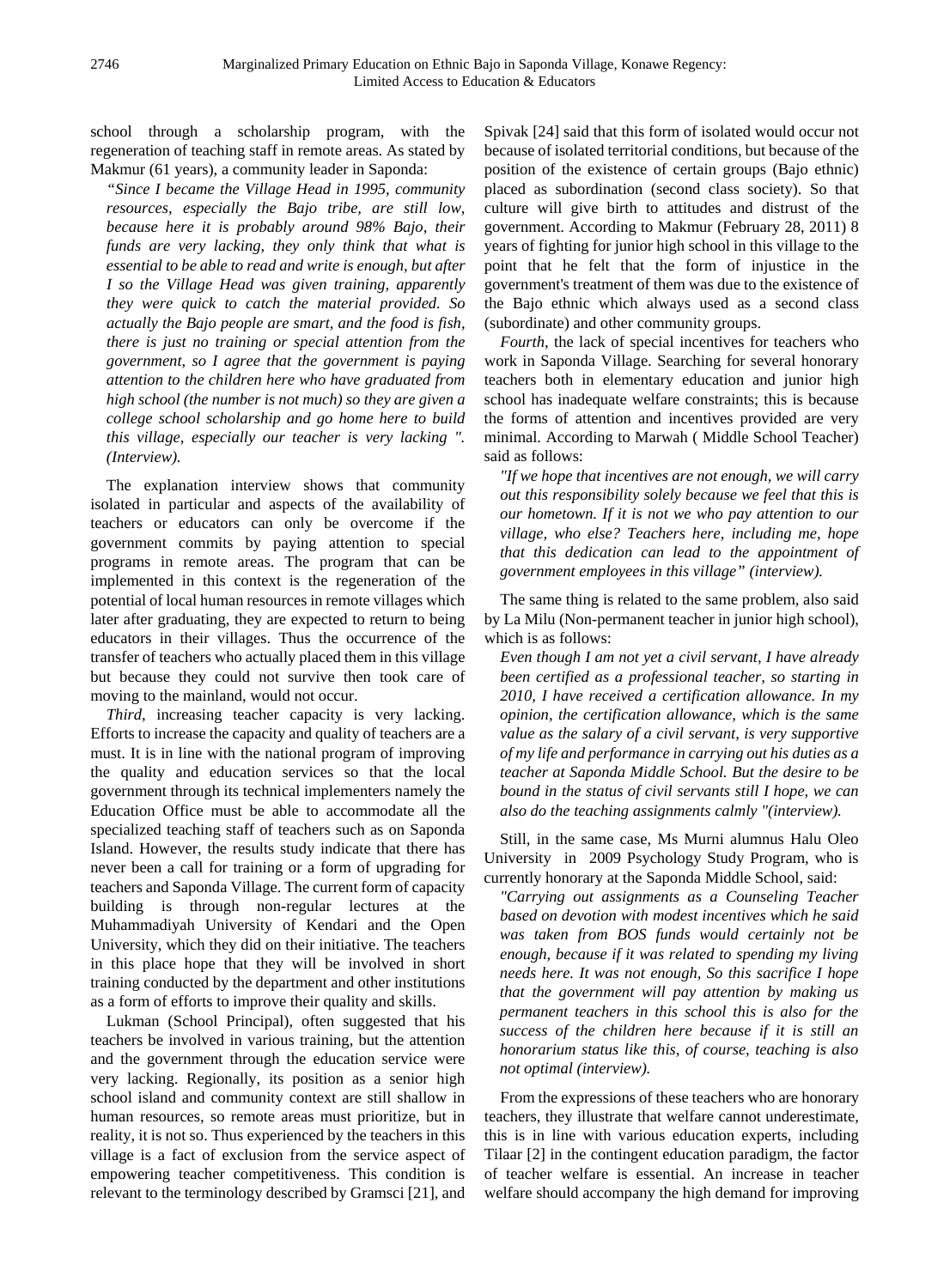the quality of education outcomes. This basis also underlies the current government policy continues to increase the cost of national education even though its implementation has not been evenly distributed, especially in certain areas such as Saponda Village. Teachers are still very limited in their welfare because they only expect their salary. Expecting full performance and service and teachers who are still honorary is very unlikely. Thus the forms of educational services provided by them in the form of 9-year formal education are not going well. It is a form of educational isolated experienced by the people in this village. This condition requires more serious handling both from the regional and central government.

#### **3.3. Research Finding**

Based on the results of the study, several things can be stated that are stated as research findings, as described: There is still unfair treatment by the government of the Bajo ethnic community, such as education services, especially primary education, both aspects of education facilities, the availability of teachers and the educational process that not based on the environmental conditions of the surrounding community. This condition is contrary to Law No. 20 of 2003 concerning primary education. The government has not yet succeeded in holding the mandate to isolated community groups such as those on senior high school islands.

## **4. Conclusions**

Referring to the description of the findings that have been presented, it can be concluded: (1) The form of exclusion is inadequate access to education, limited (school) education facilities, inadequate learning facilities, lack of teachers so that it not yet balanced between the number of teachers and the number of classes and subjects that must be provided. As a result, the learning process does not run effectively every day. Besides that, the learning process given so far is still conventional, less fun because it uses the lecture method and does not use learning media that is enthusiastic, less interested, and lazy to go to school and results in dropping out of school; (2) The marginalized of primary education have a low level of community education which has implications for low human resources and technology adoption skills, high unemployment conditions, and poverty conditions.

# **Acknowledgements**

The researches would like thanks to the Head of the Southeast Sulawesi Provincial Education Office, Head of Konawe Education Office, Head of Soropia Sub-Regency, School Principals, Teachers, Heads of Saponda Village, Community Leaders, Student Parents, and all students in

Saponda Village for all information provided so that research can be completed. Data obtained through informants can be valid. We are grateful to thank the Halu Oleo University for supporting and mandating this study so that useful data can be obtained and can be used as a reference for national and world researchers to conduct more studies on the Bajo ethnic, especially in Southeast Sulawesi, Indonesia as well as gratitude to the Doctoral Program at the University of Udayana Indonesia who have fully supported this dissertation so that it can be resolved.

## **REFERENCES**

- [1] A. Green, A. W. Little, S. G. Kamat, M. Oketch, and Edward Vickers, *Education and development in a global era: Strategies for'successful globalisation*, London: DFID, 2007.
- [2] H. A. R. Tilaar, *Paradigma baru pendidikan nasional*,. Jakarta: PT. Rineka Cipta, 2000.
- [3] K. Nomura, "A perspective on education for sustainable development: Historical development of environmental education in Indonesia," *Int. J. Educ. Dev.*, vol. 29, no. 6, pp. 621–627, 2009, doi: 10.1016/j.ijedudev. 2008.12.002.
- [4] D. Craissati, U. D. Banerjee, L. King, G. Lansdown, and Alan Smith, "A Human Rights Based Approach to Education For All," *Ulster University*, 2007. [Online]. Available:https://pure.ulster.ac.uk/en/publications/a-human -rights-based-approach-to-education-for-all-3. [Accessed: 19-Dec-2019].
- [5] I. Haris, F. A. Naway, W. T. Pulukadang, H. Takeshita, and I. V. Ancho, "School supervision practices in the indonesian education system; perspectives and challenges," *J. Soc. Stud. Educ. Res.*, vol. 9, no. 2, pp. 366–387, 2018, doi: 10.17499/jsser.17724.
- [6] S. W. Sinding, "Population, poverty and economic development," *Philos. Trans. R. Soc. B Biol. Sci.*, vol. 364, no. 1532, pp. 3023–3030, 2009, doi: 10.1098/rstb.2009.0145.
- [7] "Census-2007 Report," Ethipia, 2007.
- [8] L. O. A. Basri, I. W. Mudana, and A. Rahman, "The Negative Stigma Against the Bajo Tribe and its Impact on Local Culture: Study of the Bajo Tribe in Bungin Village of South Konawe," *Asian Cult. Hist.*, vol. 9, no. 2, p. 90, 2017, doi: 10.5539/ach.v9n2p90.
- [9] U. UNESCO, *GEM report: education for people and planet*, Second Edi. Frances: United Nations Educational, Scientific and cultural organization, 2016.
- [10] S. Syam, A. Yudono, R. Wikantari, and A. Harisah, "Architecture spatial arrangement of Bajo tribes settlement in Kabalutan Island of Central Sulawesi," *IOP Conf. Ser. Earth Environ. Sci.*, vol. 202, no. 1, pp. 1–8, 2018, doi: 10.1088/1755-1315/202/1/012062.
- [11] I. M. K. A. Darman, A. J. Ladianto, and W. O. N. Hamundu, "Wujud kearifan local masyarakat suku bajo terhadap